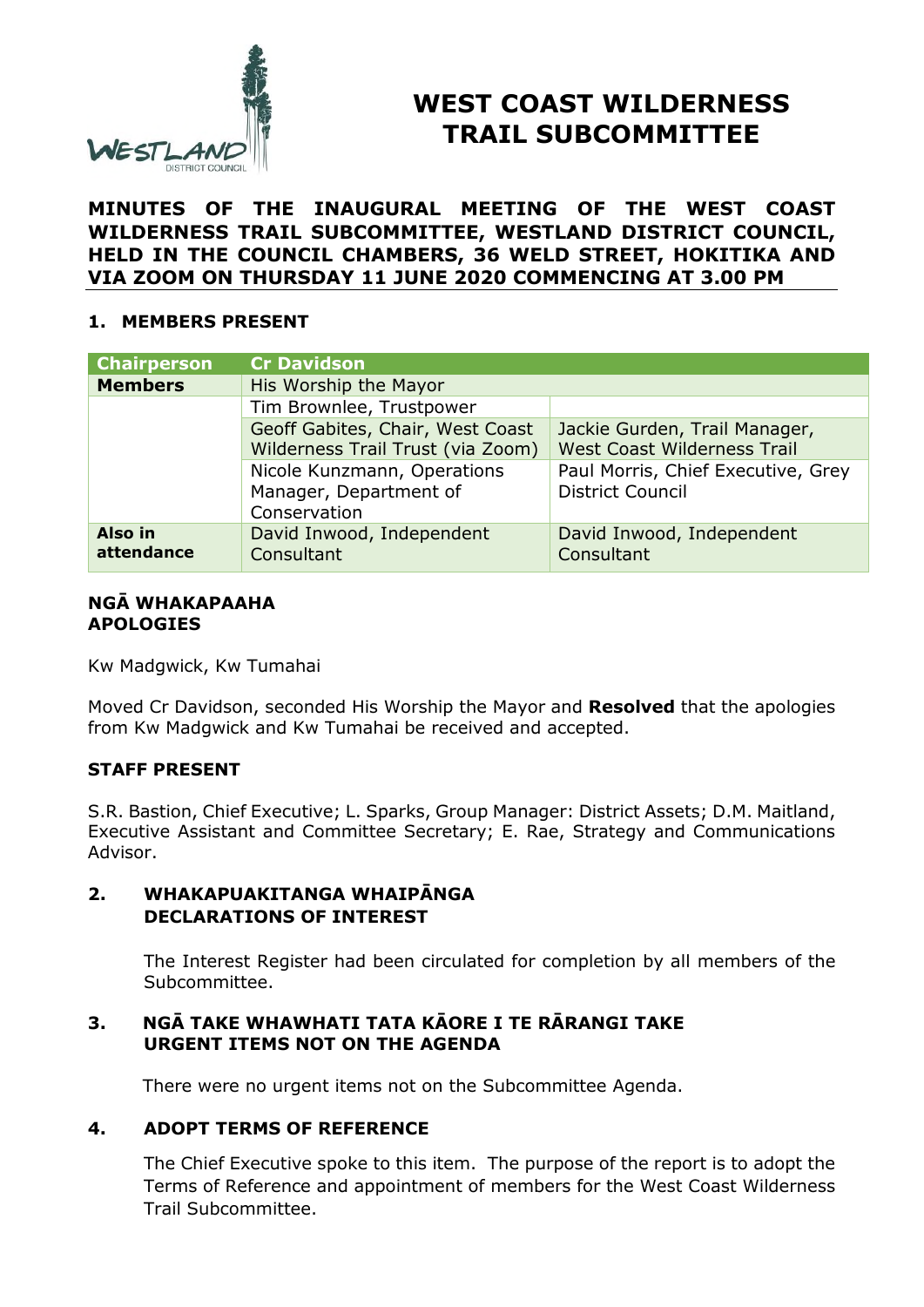Cr Haddock asked that the Terms of Reference on Page 7 of the Agenda reflect the involvement of Grey District Council.

The Terms of Reference will be reviewed at the time of the next Triennium.

Moved His Worship the Mayor, seconded Cr Davidson and **Resolved** that the West Coast Wilderness Trail Subcommittee adopt the Terms of Reference and appoint the following members to the Subcommittee:

- Chairperson (WDC appointed representative and appointed by the Chair of the Capital Projects and Tenders Committee)
- Iwi Representatives
- Ex-Officio Mayor
- Grey District Council Representative
- Chair West Coast Wilderness Trail Trust
- Trail Manager West Coast Wilderness Trail Trust
- Trustpower Representative
- Department of Conservation Hokitika Operations Manager (or representative).

#### **5. NGĀ TĀPAETANGA PRESENTATIONS**

#### **West Coast Wilderness Trust Chair**

Geoff Gabites as Chair of the West Coast Wilderness Trust advised that himself and Jackie Gurden as Trail Manager would be providing an update for the Subcommittee to summarise the key roles and issues that the West Coast Wilderness Trust is currently dealing with.

# **West Coast Wilderness Trust Manager**

Jackie Gurden then spoke regarding the trail extension and breakdown of numbers of trail users.

The following topics were covered during the presentation:

- Market research
- Reporting requirements
- **•** Emergency communication
- Feedback from surveys

Moved Cr Haddock, seconded Tim Brownlee and **Resolved** that the verbal updates from Geoff Gabites and Jackie Gurden be received.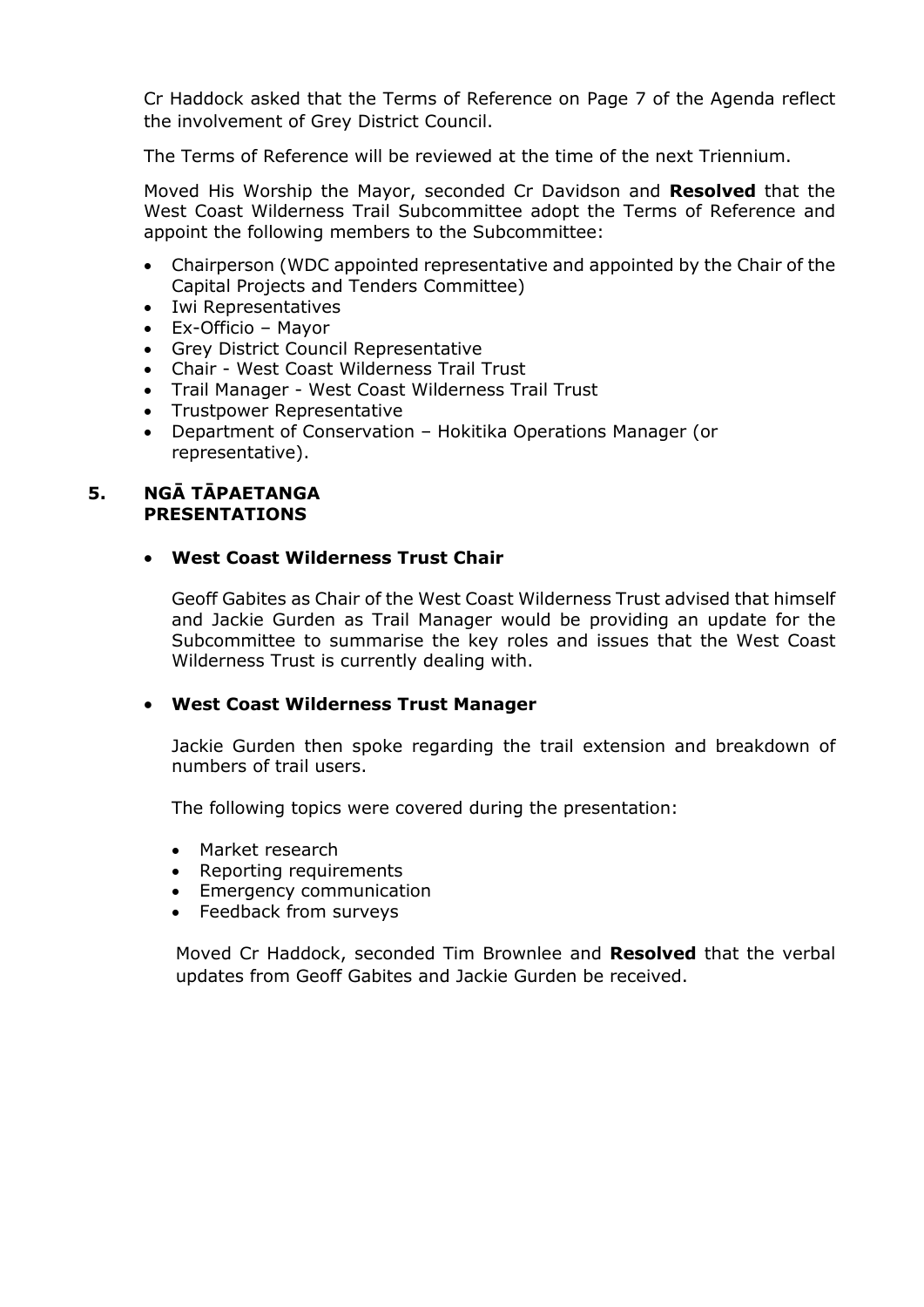# **Projects and Draft Asset (Activity) Management Plan**

David Inwood, Independent Consultant, provided the meeting with an update on projects and the Draft Asset (Activity) Management Plan.

Moved Nicole Kunzmann, seconded Cr Haddock and **Resolved** that the verbal update from David Inwood, Independent Consultant be received.

His Worship the Mayor conveyed thanks to Trustpower, Department of Conservation, David Inwood, Geoff Gabites and Jackie Gurden for their work involved with the West Coast Wilderness Trail.

# **6. REPORTS**

# **Memorandum of Understanding – Westland District Council, Grey District Council, West Coast Wilderness Trail Trust.**

The Chief Executive spoke to this item and advised that the purpose of the report is to include some minor amendments and re-adopt the Memorandum of Understanding between Westland District Council (WDC), Grey District Council (GDC) and the West Coast Wilderness Trail Trust (WCWTT).

Moved His Worship the Mayor, seconded Nicole Kunzmann and **Resolved** that the West Coast Wilderness Trail Subcommittee adopt the amended Memorandum of Understanding between Westland District Council, Grey District Council, West Coast Wilderness Trail Trust, with the following amendments:

- 1.2 (c) the Trustees will undertake their best endeavours to create income to manage the Trail and enable long term sustainability and to minimise OPEX.
- 1.8 The Parties acknowledge that the current and future MBIE OPEX 2020 Trail Manager Grant be passed on to the Trust.
- 1.9 The GDC and WDC will endeavour to include the WCWTT in their LTP plans to enable ongoing annual funding for the Trust.
- 2.1.1 The Parties acknowledge that the WDC is the holder of the membership and voting right for the WCWT and NZCT.

# **Safety Update**

The Group Manager: District Assets provided a verbal update on the following items:

- Kawhaka Bridge currently working with Destination Westland to erect some bollards to assist in the safety of users of the trail.
- Hokitika River Bridge review of cycle safety is underway with NZTA.
- Weirs at Kawhaka due to the incident at the weirs, work is being done on corrective actions that can be taken. Work is underway with RCD to get some telemetry installed in this area to provide early warning of river levels which will assist in safety of cyclists using this area.
- Work on the zig-zag at Milltown has been completed.